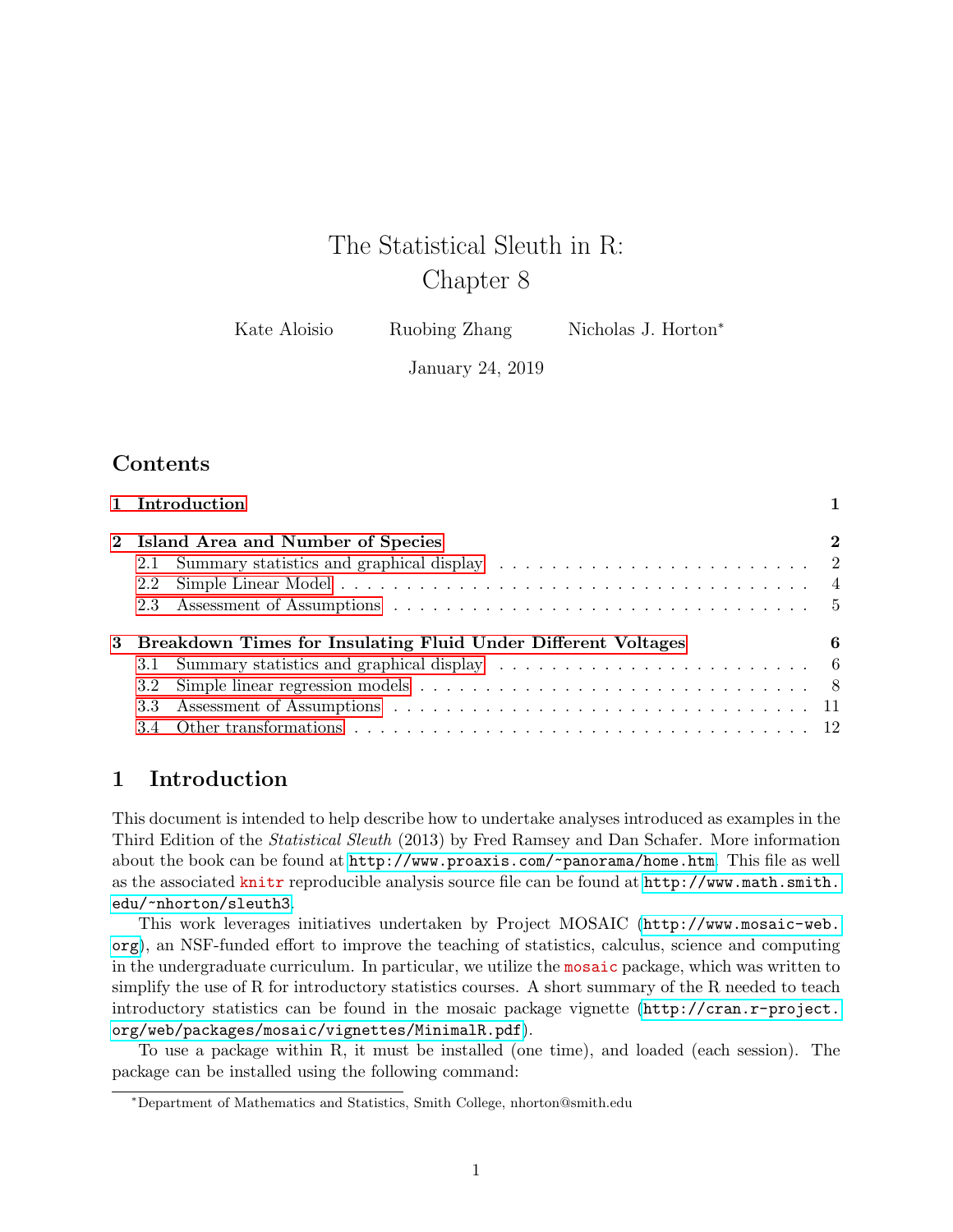```
> install.packages('mosaic') # note the quotation marks
```
Once this is installed, it can be loaded by running the command:

> require(mosaic)

This needs to be done once per session.

In addition the data files for the *Sleuth* case studies can be accessed by installing the **Sleuth3** package.

```
> install.packages('Sleuth3') # note the quotation marks
```
> require(Sleuth3)

We also set some options to improve legibility of graphs and output.

```
> trellis.par.set(theme=col.mosaic()) # get a better color scheme for lattice
> options(digits=4)
```
The specific goal of this document is to demonstrate how to calculate the quantities described in Chapter 8: A Closer Look at Assumptions for Simple Linear Regression using R.

# <span id="page-1-0"></span>2 Island Area and Number of Species

What is the relationship between the area of islands and the number of animal and plant species living on them? This is the question addressed in case study 8.1 in the Sleuth.

### <span id="page-1-1"></span>2.1 Summary statistics and graphical display

We begin by reading the data and summarizing the variables.

```
> case0801
  Area Species
1 44218 100
2 29371 108
3 4244 45
4 3435 53
5 32 16
6 5 11
7 1 7
> summary(case0801)
```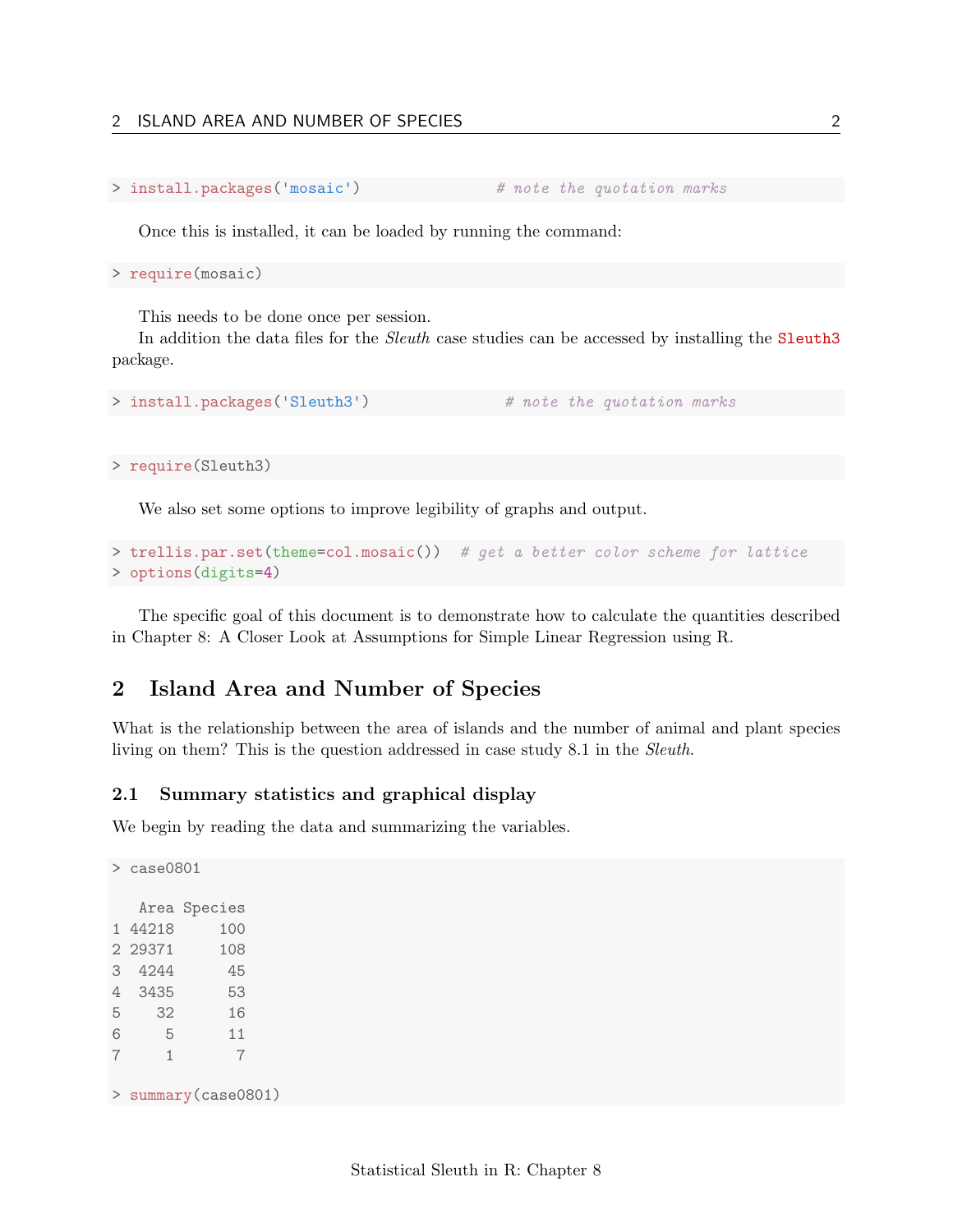|               | Area                     | Species |  |                |
|---------------|--------------------------|---------|--|----------------|
| Min.          | $\mathbf{1}$<br>$\sim$ 1 |         |  | Min. : 7.0     |
| $1st$ $Qu.:$  | - 18                     |         |  | 1st Qu.: 13.5  |
| Median : 3435 |                          |         |  | Median: $45.0$ |
| Mean : 11615  |                          |         |  | Mean : 48.6    |
|               | 3rd Qu.: 16808           |         |  | 3rd Qu.: 76.5  |
| Max.          | :44218                   | Max.    |  | :108.0         |

A total of 7 islands are included in this data as displayed in Display 8.1 (page 208).

We can then observe the relationship between the area and the number of species for these islands with a scatterplot, akin to the top figure in Display 8.2 (page 209).

```
> xyplot(Species ~ Area, data=case0801)
```


It appears that the relationship with the observed values may not be linear, therefore we need to check the normality assumption to determine if transformations are nessessary.

```
> densityplot(~ Area, data=case0801)
> densityplot(~ Species, data=case0801)
```


Since neither of these appear to be approximately normal, we log transformed both the the variables.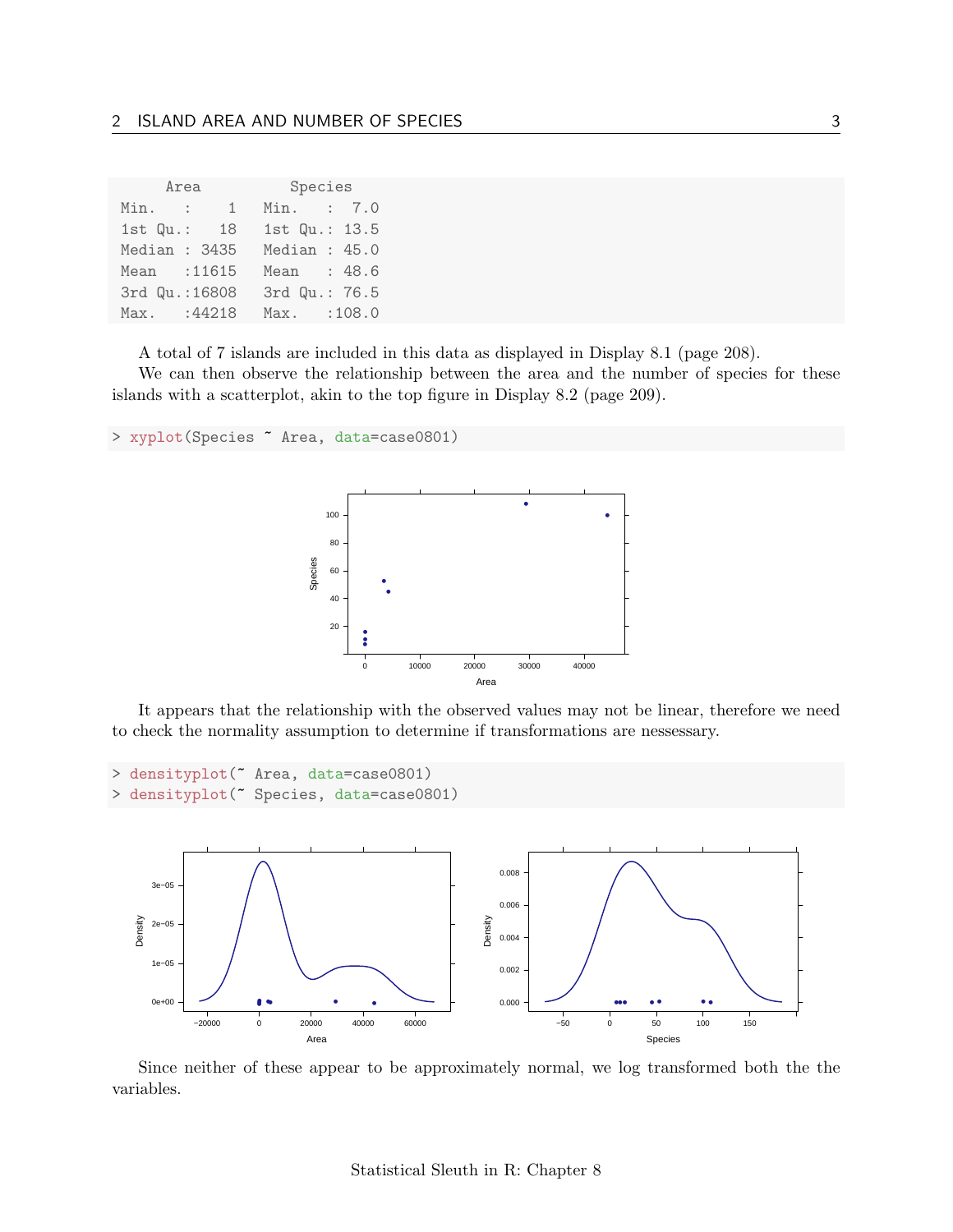```
> case0801$logarea = with(case0801, log(Area))
> case0801$logspecies = with(case0801, log(Species))
```
Then we can create a log-log-scatterplot for these two variables, akin to the bottom figure in Display 8.2 (page 209).

```
> xyplot(logspecies ~ logarea, type = c("p", "r"), data=case0801)
```


#### <span id="page-3-0"></span>2.2 Simple Linear Model

We first fit the model for  $\mu{\log(Species)}\log(Area) = \beta_0 + \beta_1 * \log(Area)$ .

```
> lm1 = lm(logspecies ~ logarea, data=case0801)
> summary(lm1)
Call:
lm(formula = logspecies ~ logarea, data = case0801)
Residuals:
       1 2 3 4 5 6 7
-0.002136 0.176975 -0.215487 0.000947 -0.029244 0.059543 0.009402
Coefficients:
          Estimate Std. Error t value Pr(>|t|)
(Intercept) 1.9365 0.0881 22.0 3.6e-06
logarea 0.2497 0.0121 20.6 5.0e-06
Residual standard error: 0.128 on 5 degrees of freedom
Multiple R-squared: 0.988,Adjusted R-squared: 0.986
F-statistic: 425 on 1 and 5 DF, p-value: 4.96e-06
```
Thus our estimated equation becomes,  $\hat{\mu}$ {log(Species)|log(Area)} = 1.94 + 0.25<sup>\*</sup> log(Area). Next we calculate the 95% confidence interval for the estimates, note that the logarea 95% confidence interval is interpreted in the "Statistical Conclusion" on page 208: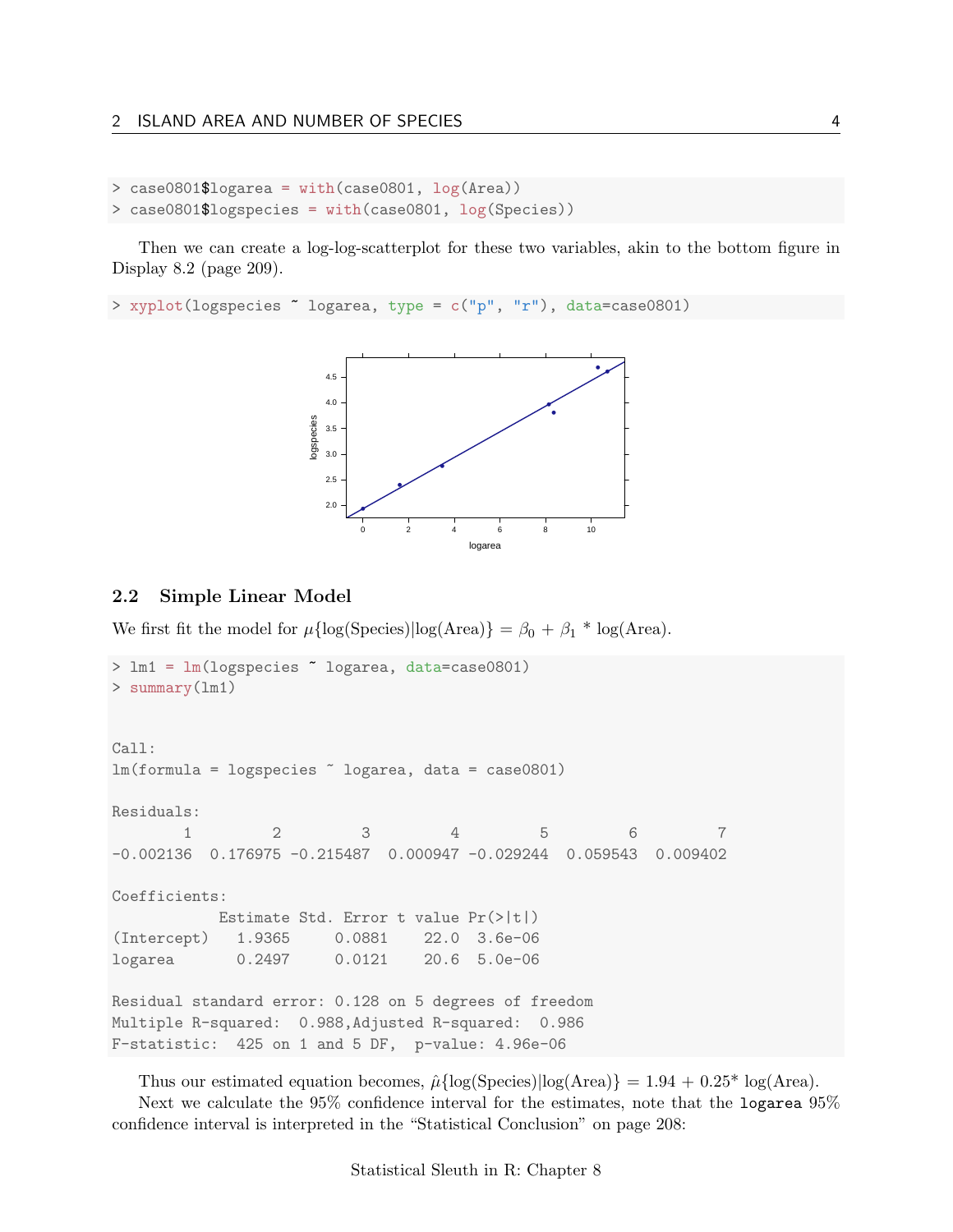```
> confint(lm1)
```

|                           | $2.5 \%$ 97.5 % |
|---------------------------|-----------------|
| (Intercept) 1.7100 2.1631 |                 |
| logarea                   | 0.2186 0.2808   |

To interpret this log-log model the *Sleuth* notes that if  $\hat{\mu} \{ \log(Y) | \log(X) \} = \beta_0 + \beta_1 * \log(X)$ then Median ${Y|X} = exp(\beta_0)X^{\beta_1}$  (page 216). For this example the researchers are interested in a doubling effect  $(2^{\beta_1})$ . Therefore to obtain the 95% confidence interval for the multiplicative factor in the median we used the following code:

```
> 2^confint(lm1)
           2.5 % 97.5 %
(Intercept) 3.272 4.479
logarea 1.164 1.215
```
Thus for this model the estimated median number of species is 1.19  $(2^{0.25})$  with a 95% confidence interval between (1.16, 1.21). These match the numbers found on page 217.

#### <span id="page-4-0"></span>2.3 Assessment of Assumptions

First we will have to assume independence from the information given. As seen in the above density plots, the observations for each variable were not normally distributed, once we preformed a log transformation the distribution of the values became more approximately normal.

Next we can check for linearity.

```
> plot(lm1, which=2)
```


Lastly we can assess the assumption of equal variance.

> plot(lm1, which=1)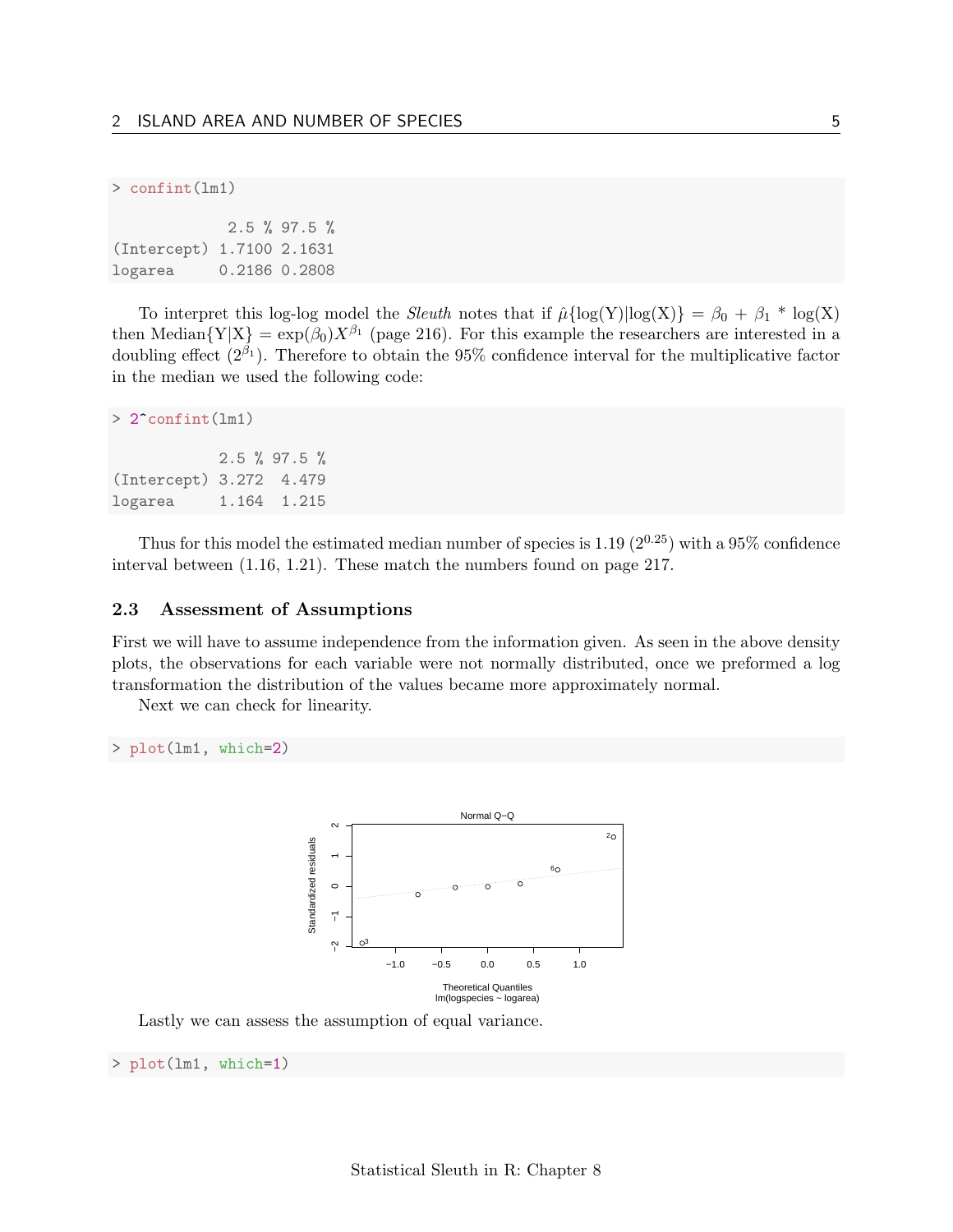

# <span id="page-5-0"></span>3 Breakdown Times for Insulating Fluid Under Different Voltages

How does the distribution of breakdown time depend on voltage? This is the question addressed in case study 8.2 in the Sleuth.

### <span id="page-5-1"></span>3.1 Summary statistics and graphical display

We begin by reading the data and summarizing the variables.

```
> summary(case0802)
    Time Voltage Group
Min. : 0.1 Min. :26.0 Group1: 3
1st Qu.: 1.6 1st Qu.:31.5 Group2: 5
Median : 6.9 Median :34.0 Group3:11
Mean : 98.6 Mean : 33.1 Group4:15
3rd Qu.: 38.4 3rd Qu.:36.0 Group5:19
Max. :2323.7 Max. :38.0 Group6:15
                           Group7: 8
```
A total of 76 samples of insulating fluids are included in this data. Each sample was placed in one of 7 groups representing different degrees of voltage. Each group varried in sample size as shown in Display 8.2 (page 209).

Before we can fit the simple linear regression model we need to assess the assumption of normality through density plots.

> histogram(~ Time, type='density', density=TRUE, nint=10, data=case0802)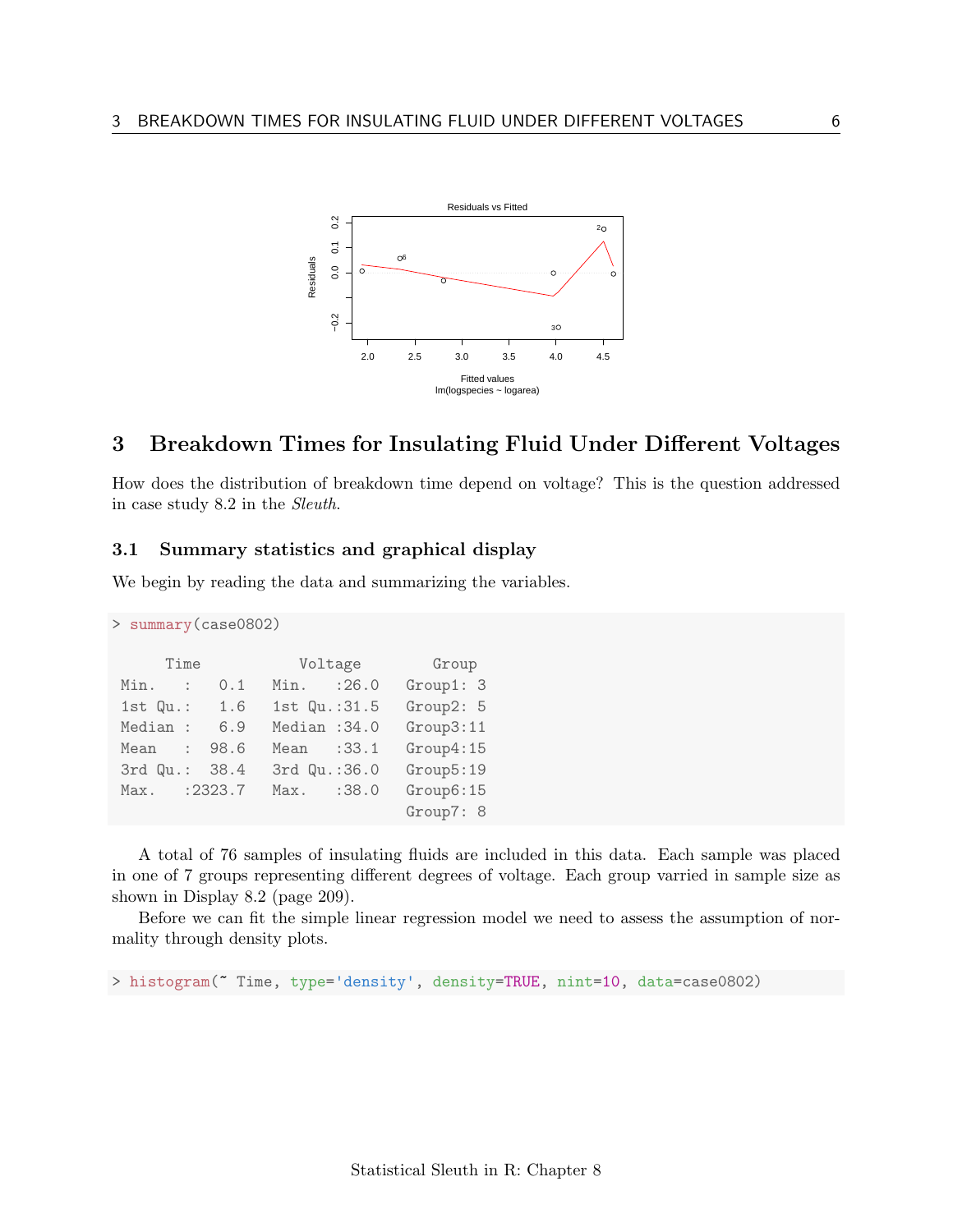

It appears that the distribution of Time is highly skewed with a long right tail. Therefore one possible transformation would be to take the log of the Time observations.

```
> case0802$logtime=with(case0802, log(Time))
> histogram(~ logtime, type='density', density=TRUE, nint=10, data=case0802)
```


Now the observations are approximately normally distributed.

> histogram(~ Voltage, type='density', density=TRUE, nint=10, data=case0802)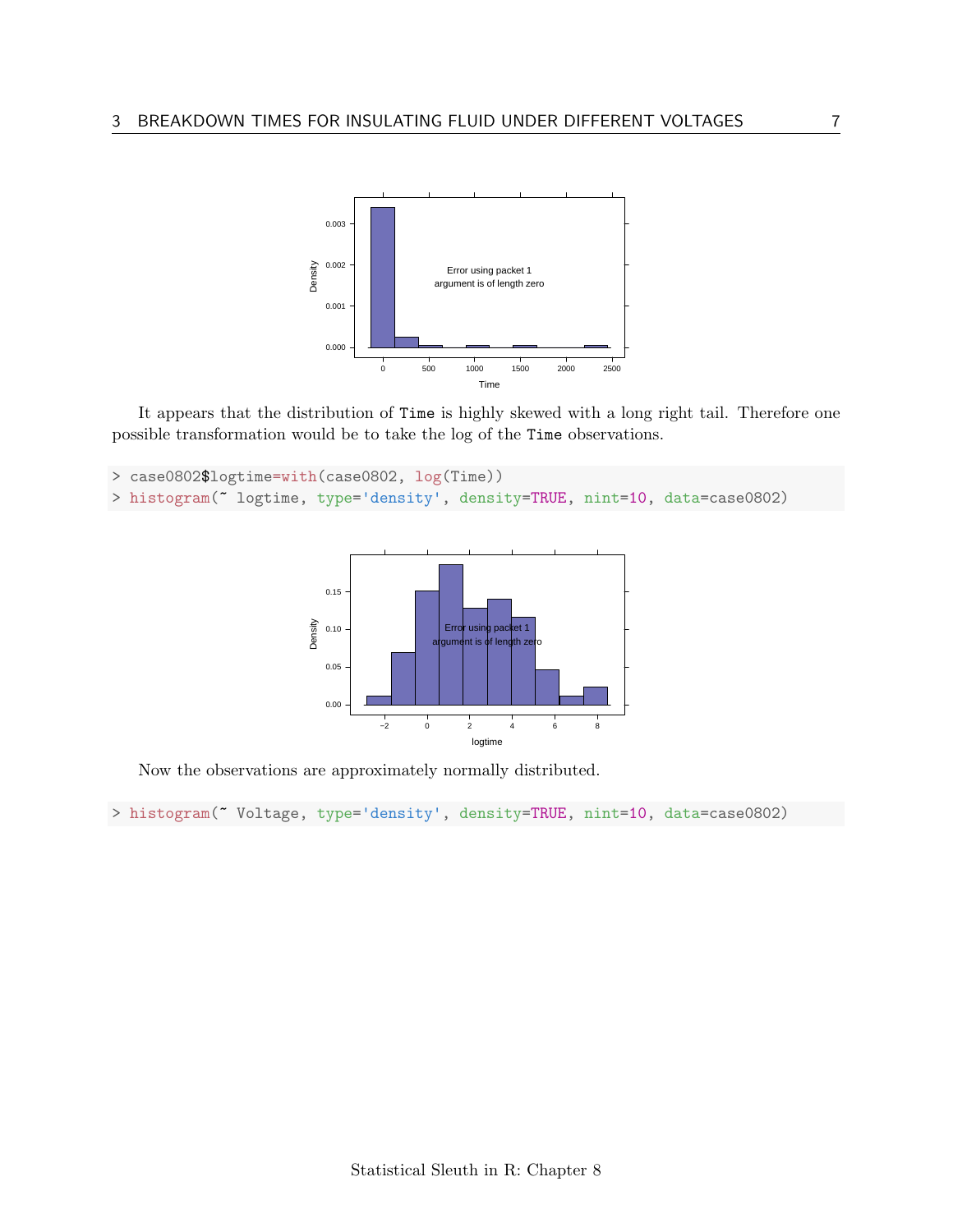

The distribution of Voltage seems to be approximately normal.

Next we can observe the relationship between log(Time) and Voltage, the following figure is akin to Display 8.4 (page 211).

> xyplot(logtime ~ Voltage, groups=Group, auto.key=TRUE, data=case0802)



### <span id="page-7-0"></span>3.2 Simple linear regression models

The model that the researchers want to analyse is  $\mu{\rm{log(Time)}}|{\rm{Voltage}}\} = \beta_0 + \beta_1$ <sup>\*</sup> Voltage

> lm1 = lm(logtime ~ Voltage, data=case0802) > summary(lm1)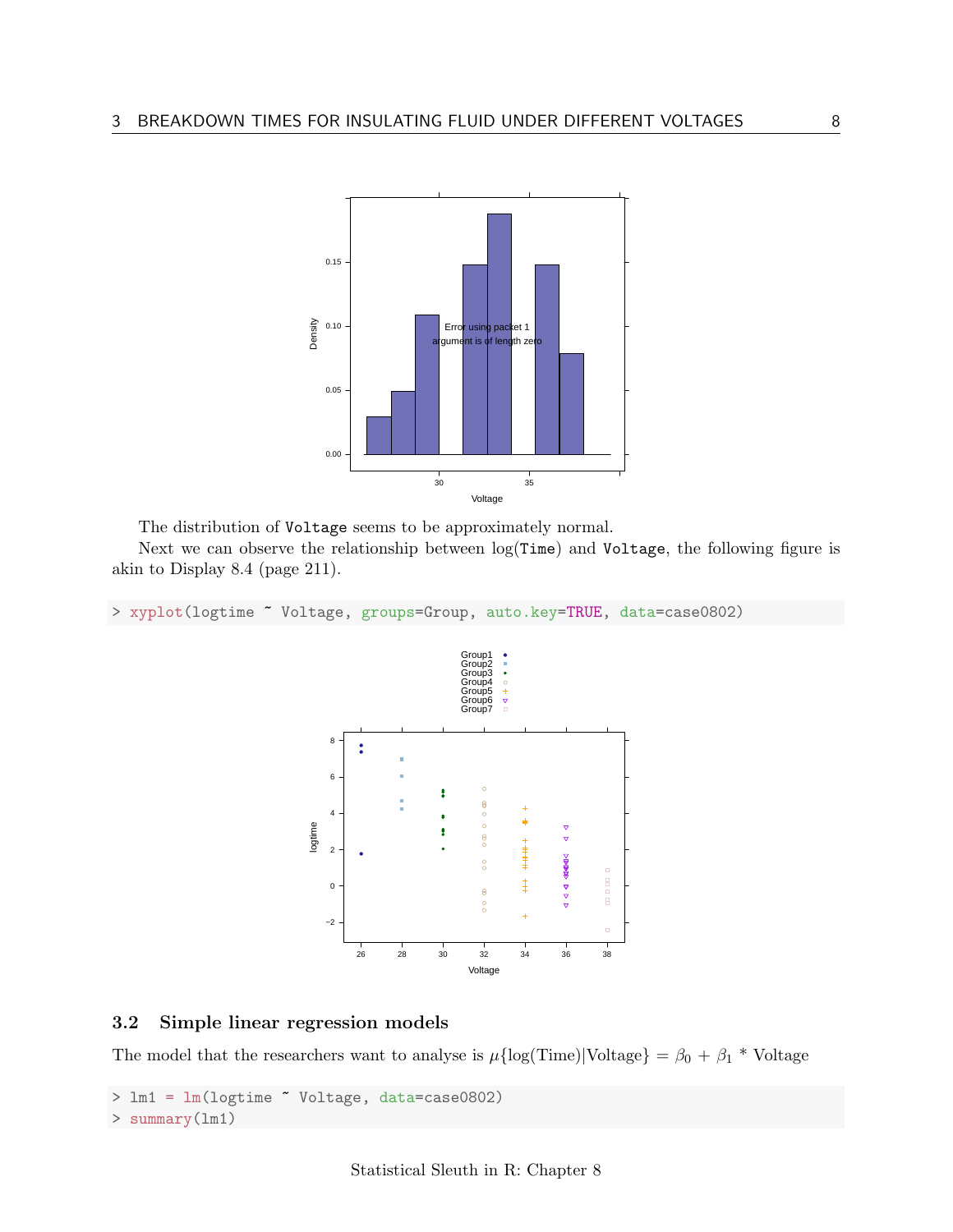```
Call:
lm(formula = logtime "Voltage, data = case0802)Residuals:
  Min 1Q Median 3Q Max
-4.029 -0.692 0.037 1.209 2.651
Coefficients:
          Estimate Std. Error t value Pr(>|t|)
(Intercept) 18.9555 1.9100 9.92 3.1e-15
Voltage -0.5074 0.0574 -8.84 3.3e-13
Residual standard error: 1.56 on 74 degrees of freedom
Multiple R-squared: 0.514,Adjusted R-squared: 0.507
F-statistic: 78.1 on 1 and 74 DF, p-value: 3.34e-13
```
Therefore the estimated model is  $\hat{\mu}$ {log(Time)|Voltage} = 18.96 + (-0.51)<sup>\*</sup> log(Area). The  $R^2$ for the model is 51.36%, as discussed on page 222.

For the interpretation of the model we first exponentiate the estimated coefficients since the response variable is logged as shown on page 216.

```
> exp(coef(lm1))
(Intercept) Voltage
1.707e+08 6.021e-01
```
Thus a 1 kV increase in volatge is associated with a multiplicative change in median breakdown time of 0.6.

Next we can calculate the 95% confidence interval for  $\beta_0$  and  $\beta_1$ .

```
> confint(lm1)
```
2.5 % 97.5 % (Intercept) 15.1497 22.761  $Voltage -0.6217 -0.393$ 

For the interpetation of the model we next need to exponentiat the above 95% confidence interval.

```
> exp(confint(lm1))
               2.5 % 97.5 %
(Intercept) 3.797e+06 7.675e+09
Voltage 5.370e-01 6.750e-01
```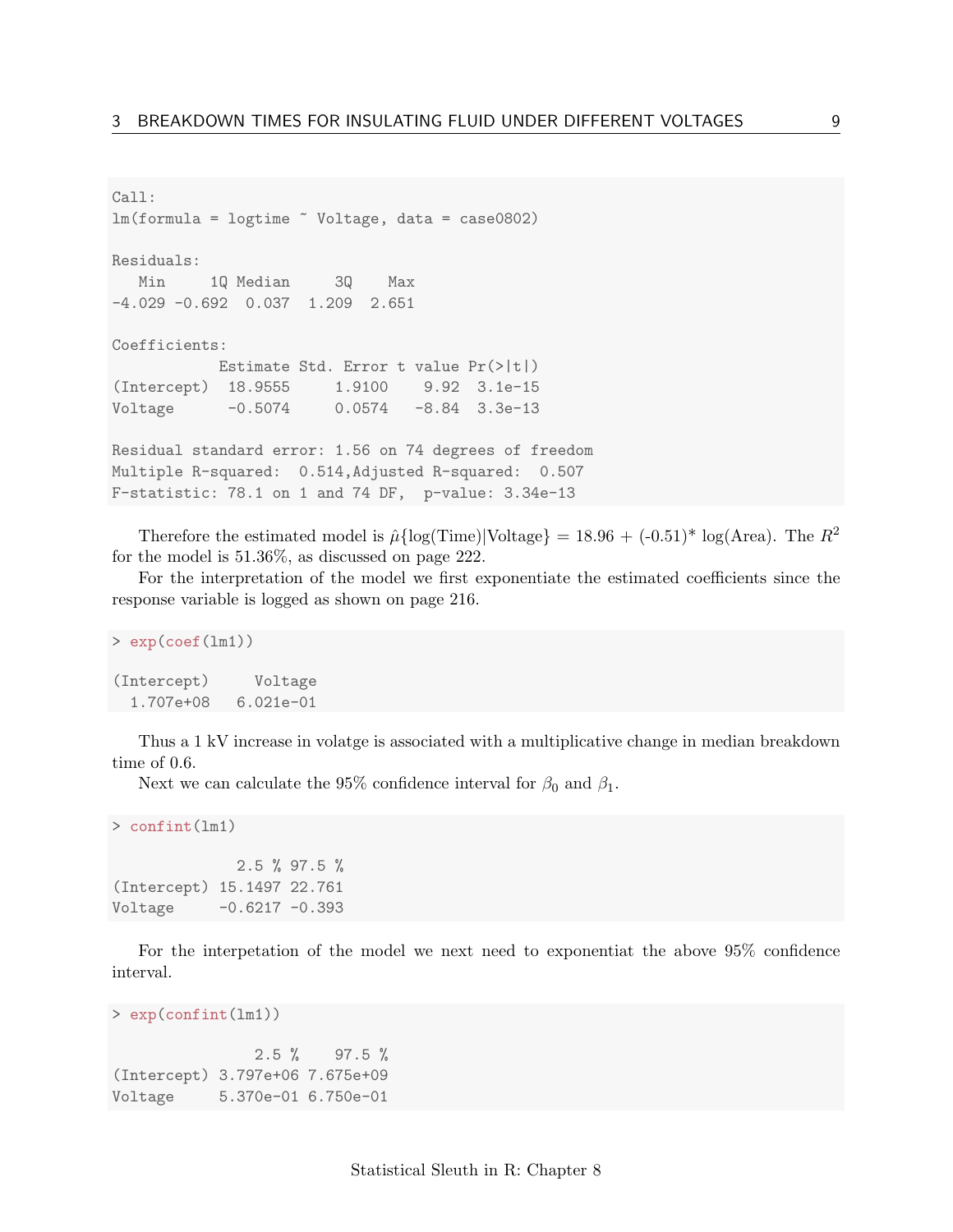Thus the 95% confidence interval for the multiplicative change in median breakdown time is (0.54, 0.68) as interpreted on page 216.

Next we can assess the fit using the Analysis of Variance (ANOVA). The ANOVA results below match those in the top half of Display 8.8 (page 219).

```
> anova(lm1)
Analysis of Variance Table
Response: logtime
         Df Sum Sq Mean Sq F value Pr(>F)
Voltage 1 190 190.2 78.1 3.3e-13
Residuals 74 180 2.4
```
We can then compare this with a model with separate means for each group.

```
> lm2 = lm(logtime ~ as.factor(Voltage), data=case0802)
> summary(lm2)
Call:
lm(formula = logtime ~ as.factor(Voltage), data = case0802)
Residuals:
  Min 1Q Median 3Q Max
-3.868 -0.819 0.074 1.122 3.143
Coefficients:
                    Estimate Std. Error t value Pr(>|t|)
(Intercept) 5.624 0.916 6.14 4.7e-08
as.factor(Voltage)28 -0.294 1.159 -0.25 0.80019
as.factor(Voltage)30 -1.802 1.034 -1.74 0.08571<br>as.factor(Voltage)32 -3.395 1.004 -3.38 0.00118
as.factor(Voltage)32 -3.395as.factor(Voltage)34 -3.838 0.986 -3.89 0.00023
as.factor(Voltage)36 -4.722 1.004 -4.70 1.3e-05
as.factor(Voltage)38 -6.048 1.074 -5.63 3.6e-07
Residual standard error: 1.59 on 69 degrees of freedom
Multiple R-squared: 0.531,Adjusted R-squared: 0.49
F-statistic: 13 on 6 and 69 DF, p-value: 8.87e-10
```
This model has a F-statistic of 13 with a  $p$ -value  $\lt$  0.0001, as shown in the bottom half of Display 8.8 (page 218).

Another way of viewing this model is with the ANOVA.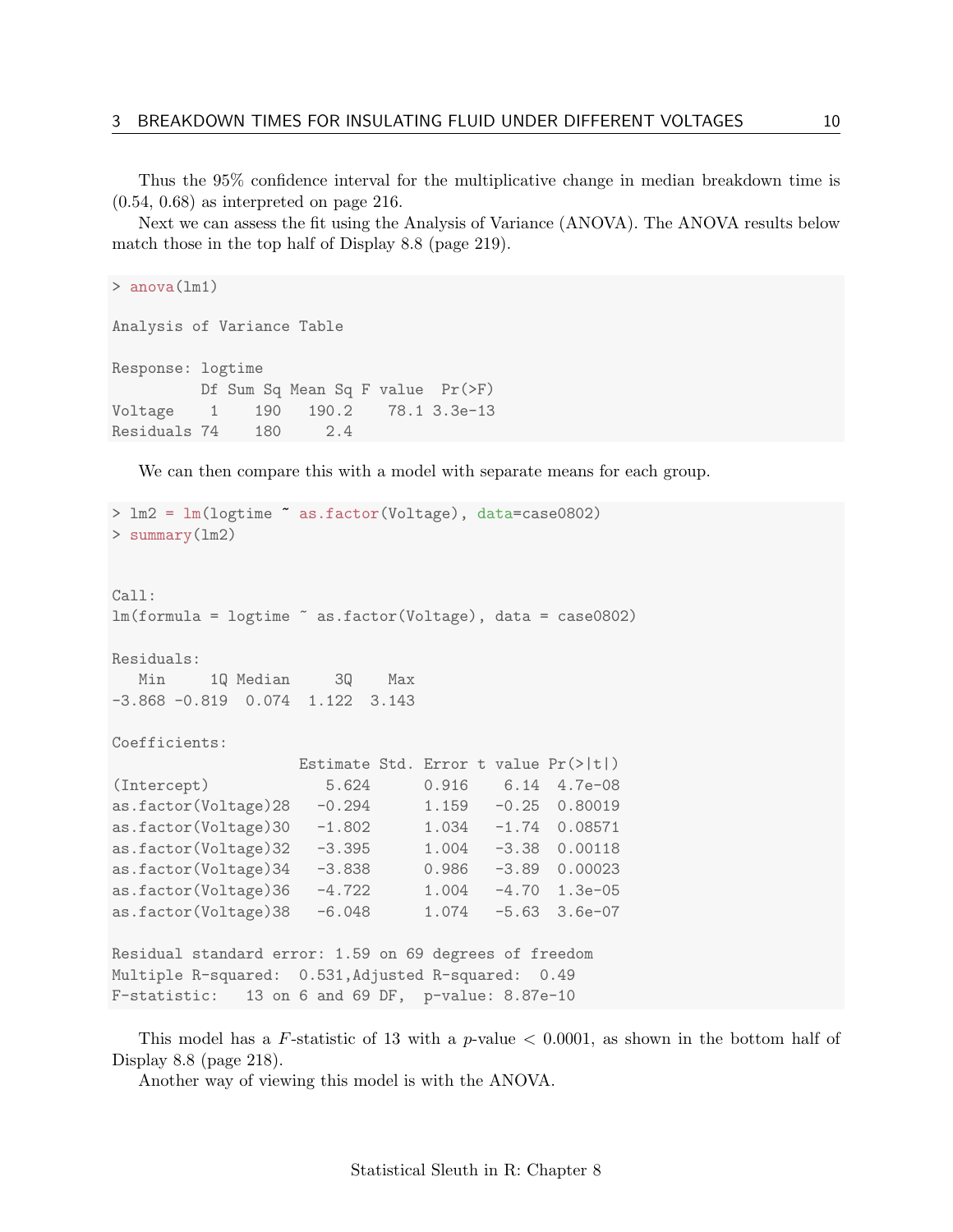```
> anova(lm2)
```
Analysis of Variance Table Response: logtime Df Sum Sq Mean Sq F value Pr(>F) as.factor(Voltage) 6 196 32.7 13 8.9e-10 Residuals 69 174 2.5

Note that the values for the Residuals can also be found in the bottom half of Display 8.8 (page 219).

The F-statistic and its associated p-value for the lack-of-fit discussion on page 220 can be calculated by comparing the two models with an ANOVA.

```
> anova(\text{lm1}, \text{lm2})Analysis of Variance Table
Model 1: logtime ~ Voltage
Model 2: logtime \tilde{ } as.factor(Voltage)
 Res.Df RSS Df Sum of Sq F Pr(>F)
1 74 180
2 69 174 5 6.33 0.5 0.77
```
#### <span id="page-10-0"></span>3.3 Assessment of Assumptions

First we will have to assume independence for the information given. As seen in the above density plot the observations for Time was not normally distributed, once we preformed a log transformation the distribution of the values became more approximately normal.

Next we can check for linearity, the following figure is akin to the right side graph in Display 8.14 (page 226).

```
> plot(lm1, which=2)
```


Lastly we can assess the assumption of equal variance.

Statistical Sleuth in R: Chapter 8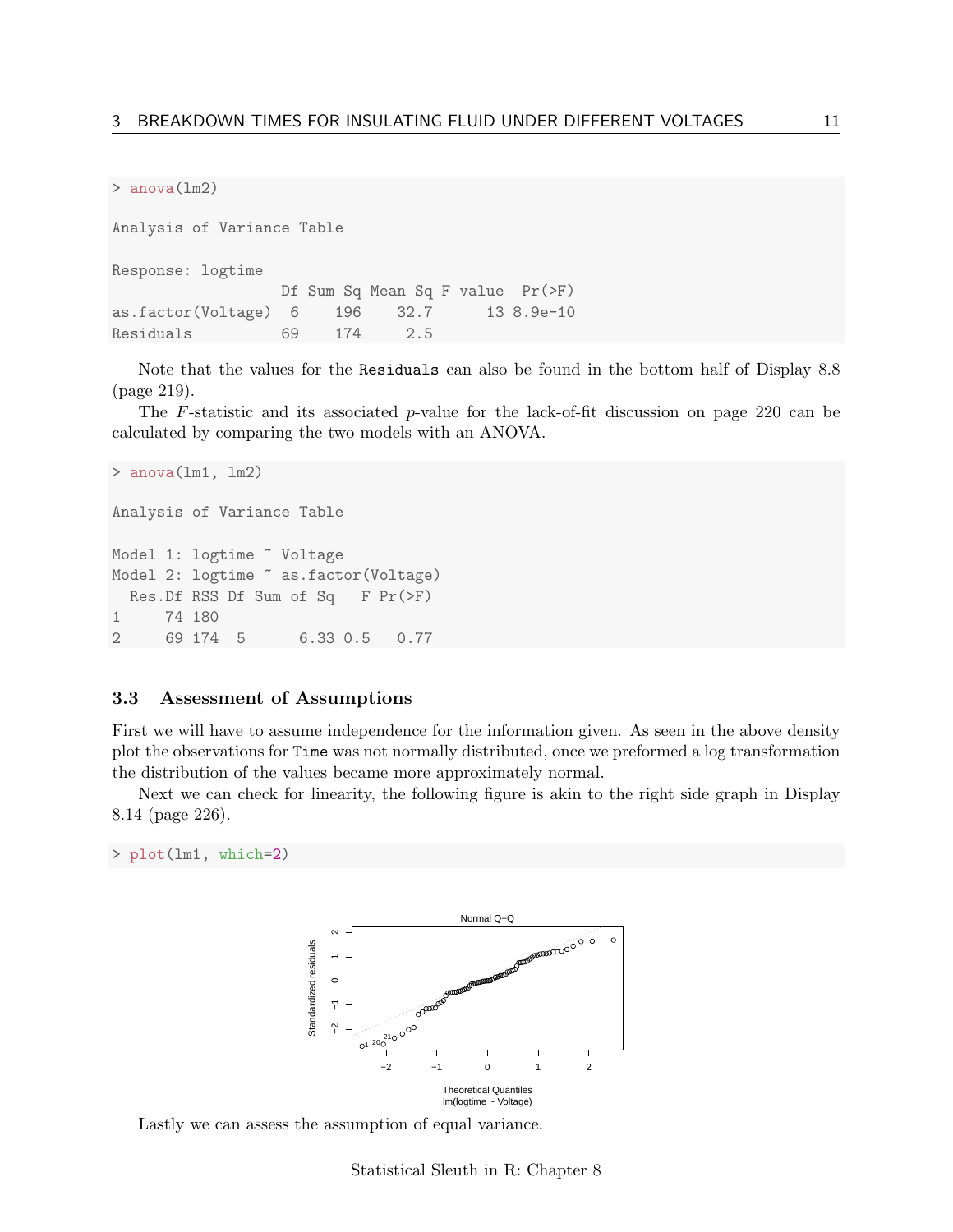### > plot(lm1, which=1)



## <span id="page-11-0"></span>3.4 Other transformations

The Sleuth also discusses the use of a square root transformation for the breakdown time. The following figure is a scatterplot of the square root of breakdown time versus voltage, akin to the left figure in Display 8.7 (page 215).

```
> case0802$sqrttime = with(case0802, sqrt(Time))
> xyplot(sqrttime ~ Voltage, type=c("p", "r"), data=case0802)
```


We can assess this transformation by observing the residual plot based on the simple linear regression fit, akin to the right figure in Display 8.7 (page 215).

```
> lm3 = lm(sqrttime ~ Voltage, data=case0802)
> summary(lm3)
Call:
lm(formula = sqrttime " Voltage, data = case0802)Residuals:
   Min 1Q Median 3Q Max
```